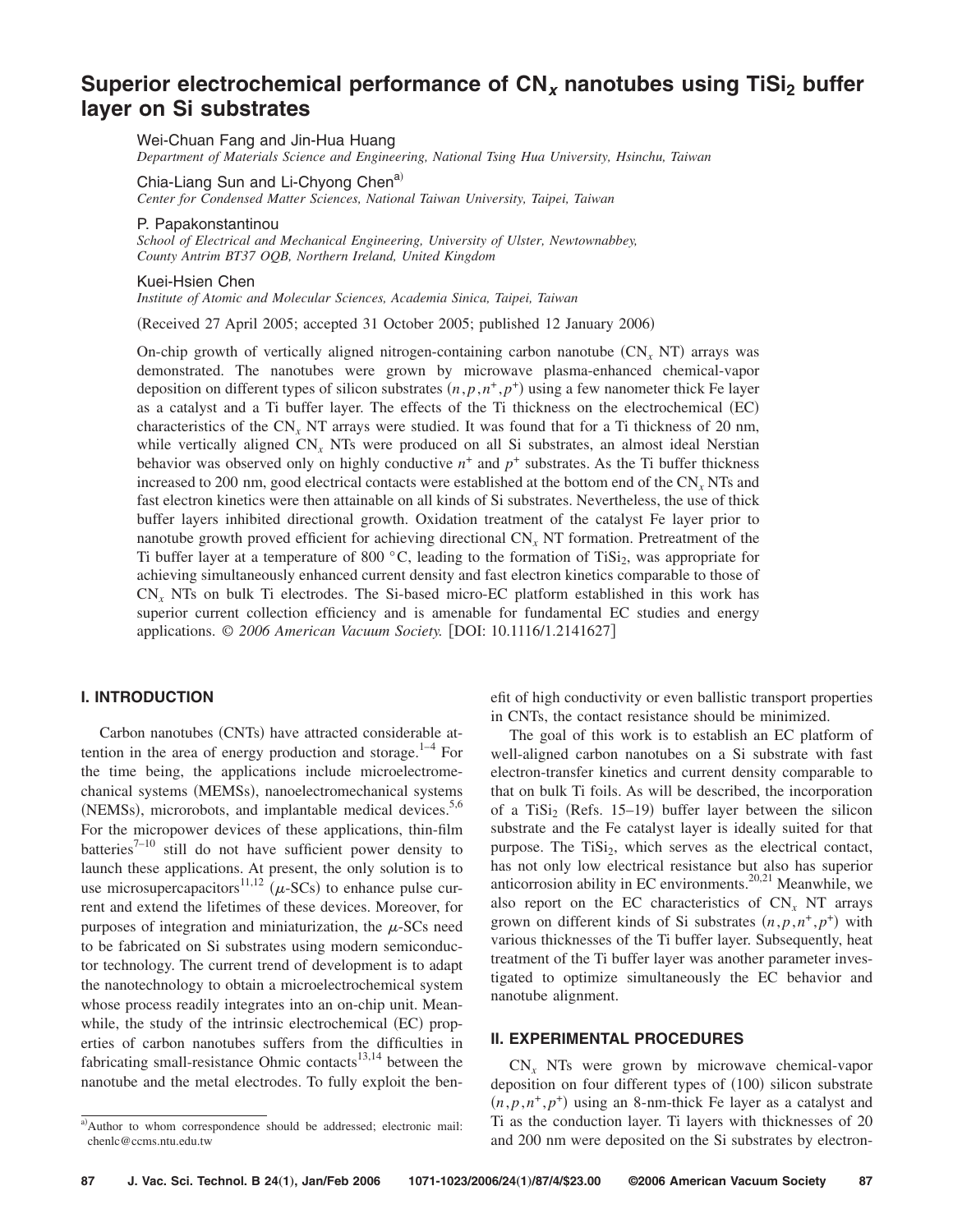beam evaporation. The conduction layer not only was used to prevent the formation of Fe silicides, which would otherwise impede the formation of carbon nanotubes, but also to promote the electron transfer between the CN*<sup>x</sup>* NTs and the Si substrate. Thermal oxidation in air at 350 °C of the Fe catalyst layer led to the formation of iron oxide, which inhibited the formation of Fe–Ti alloys. Prior to  $CN_r$  NT growth, hydrogen-plasma treatment (2 KW, 10 min) was employed for cleaning the substrate and forming fine carbon onionencapsulated metal particles.<sup>22</sup> Except for the Ti buffer-layer thickness, all samples were grown under identical conditions, namely, microwave power of 2 KW, gas flow rates of  $CH_4/H_2/N_2= 20/80/80$  SCCM (standard cubic centimeter per minute), total pressure of 45 torr, substrate temperature of 1000 °C, and deposition time of 10 min. In another series of experiments, the 200-nm-thick Ti layer was annealed for 2 h in a vacuum of  $9.8 \times 10^{-3}$  torr, and subsequently CN<sub>*x*</sub> NTs were grown under identical conditions as above. For reference purposes, CN*<sup>x</sup>* NTs were also grown on bulk Ti foils.

The formation of the  $TiSi<sub>2</sub>$  phase upon annealing of the Ti layer was identified by a Rigaku x-ray diffractometer. A JEOL-6700 field-emission scanning electron microscope (FESEM) was employed to probe the surface morphologies. Electron-transfer kinetics inclusive of the EC reversibility, called Nerstian behavior from peak separation (DEp), within anode-cathode and reactivity from current density were performed by cyclic voltammetry  $(CV)$  in a  $\mu$ Autolab Potentialstat/Golvanostat Type III in a three-electrode setup using Pt wire as the counterelectrode and Ag/AgCl/ 3*M* KCl (207 mV vs SHE at 25  $^{\circ}$ C) as the reference electrode. The EC results were averaged from three individual samples with the same condition. Each sample was examined for 10 cycles. Contact was established through the front surface of the samples. The redox system used was as follows: 1 mM Fe(CN) $_6^{4-}$  in 1*M* H<sub>2</sub>SO<sub>4</sub> solution made from  $K_4Fe(CN)_6.$ 

## **III. RESULTS AND DISCUSSION**

In order to identify the role of the substrate on the electron-transfer kinetics, CN<sub>x</sub> nanotubes were grown under identical conditions on different types of (100) silicon substrates  $(n, p, n^+, p^+)$  using an 8-nm-thick Fe layer as a catalyst and a 20 nm Ti as a buffer layer. Insets in Fig. 1 present typical cross-section views of CN*<sup>x</sup>* NTs grown on different types of Si substrates. As evident from these images, all nanotubes deposited on these four different types of Si substrates have similar morphology. However, the height of CN*<sup>x</sup>* nanotubes ranged from 3 to 5  $\mu$ m. This variation may come from uncontrollable factors on the growth conditions. Detailed structure analyses (not shown here) revealed that these aligned nanotubes were produced by tip growth, as well as the root growth mechanism. $^{22}$ 

EC reactivities of Ti-buffered CN*<sup>x</sup>* NTs on different Si substrates examined by cyclic voltammetry are shown in Figs.  $1(a) - 1(d)$ . The DEp values at 5 mV/s were 83, 69, 83, and 74 mV on  $n, n^+, p$ , and  $p^+$  types, respectively. It is found



FIG. 1. Cyclic voltammograms of  $CN_x$  NTs grown on Ti-(20 nm) buffered (a) *n*-type, (b)  $n^+$ -type, (c) *p*-type, and (d)  $p^+$ -type Si substrates. Insets are corresponding scanning electron microscope (SEM) cross-section views of CN*<sup>x</sup>* NTs.

that the electrical conductivity of the Si substrate plays a major role in these measurements. Both  $n^+$  and  $p^+$  substrates serve as effective conductive paths, facilitating fast electrontransfer kinetics. In addition, the current densities on *n*- and  $p$ -Si substrates are slightly lower than those on  $n^+$ - and *p*+-Si substrates. An apparent phenomenon can be seen that the 20 nm Ti buffer layer does not provide sufficient isolation from the substrate effects. To overcome the effect of the substrate, we have increased the thickness of the Ti buffer layer to 200 nm.

Moreover, we have also studied the effect of thermal oxidation of the catalyst layer on surface morphologies of CN*<sup>x</sup>* NTs. The cross-section views of CN*<sup>x</sup>* NTs with a thermally oxidized catalyst layer on *n*-Si substrates with 20 and  $200$  nm of Ti thicknesses are shown in Figs.  $2(a)$  and  $2(b)$ . Corresponding CN<sub>x</sub> NTs not subjected to catalyst pretreatment are shown as inserts in Fig. 2. It is obvious that for a Ti thickness of 20 nm, a good degree of alignment on the CN*<sup>x</sup>* NTs can be attained with and without oxidation of the catalyst layer. However, as the Ti thickness is raised to 200 nm, the alignment has significantly deteriorated in the case of the nonoxidized sample. The poor alignment associated with the thick buffer layer will affect the uniformity of subsequent oxide loading for  $\mu$ -SC development. In contrast, the alignment improved significantly after the oxidation process. These results illustrate the importance of both buffer-layer thickness and catalyst pretreatment on the alignment of nanotube growth. It is insinuated that at higher Ti thickness the Ti and Fe atoms have a greater chance to dissolve mutually and form alloys, thereby decreasing the active catalyst surface area and inhibiting oriented growth. Once the Fe layer was thermally treated in  $air<sub>1</sub><sup>23</sup>$  high-density iron-oxide nanoparticles were created. These nanoparticles inhibited the formation of Fe–Ti alloys and enhanced the direction growth.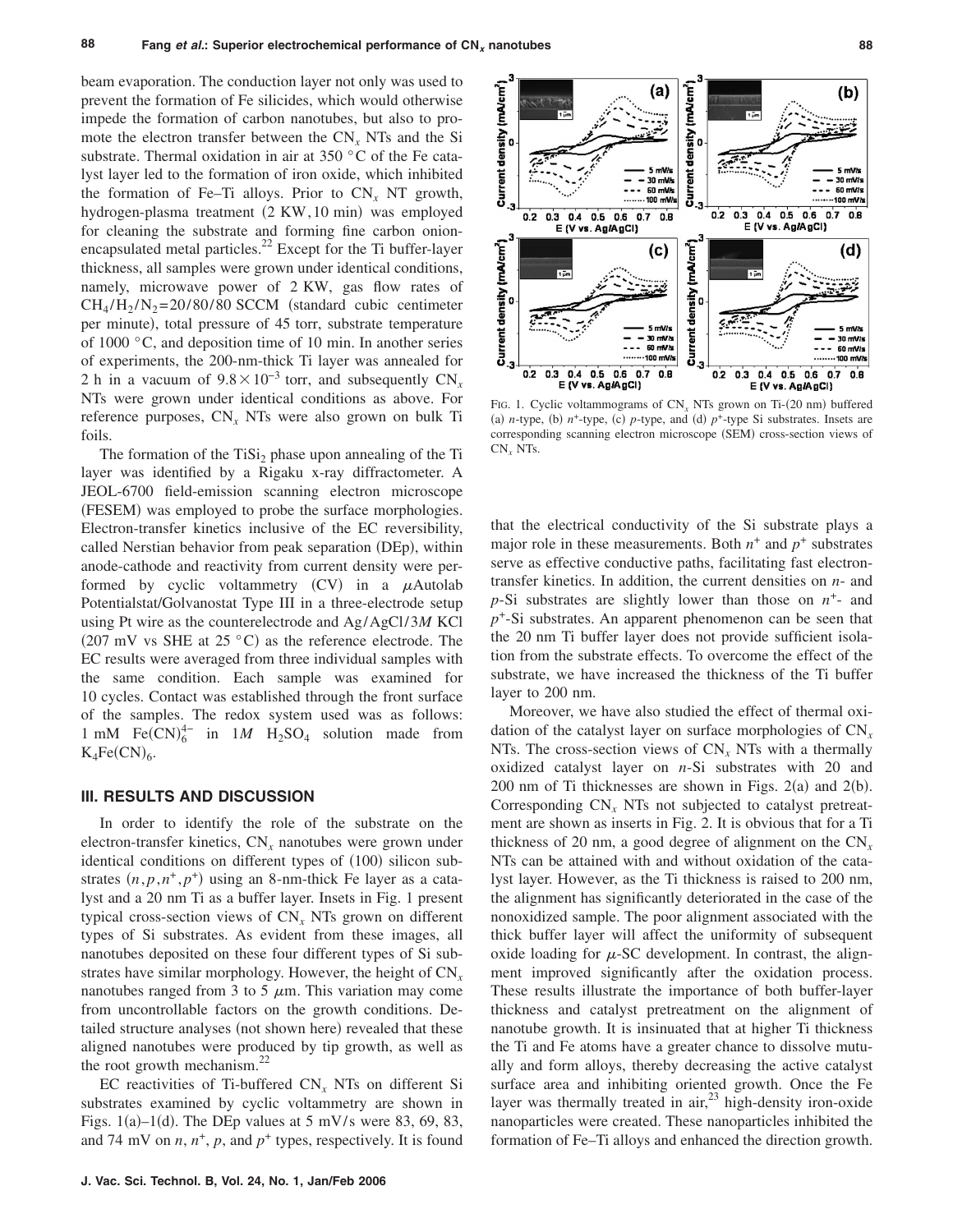



FIG. 2. Cross-section morphologies of SEM show CN*<sup>x</sup>* NTs grown with thermally oxidized catalyst on *n*-type Si with a Ti buffer-layer thicknesses of (a) 20 nm and (b) 200 nm. The insets are their counterparts without thermal oxidation.

FIG. 3. Cyclic voltammograms of CN*<sup>x</sup>* NTs grown with a 200-nm-thick Ti buffer layer on (a) *n*-type and (b)  $n^+$ -type Si substrates.

It is therefore concluded that the oxidation step plays an important role in surface morphologies of CN*<sup>x</sup>* NTs.

According to the results of Figs.  $1(a)$  and  $1(b)$ , the anodecathode current densities on *n*- and *n*+-Si substrates are 1.6– 1.4 and  $1.8-0.8$  mA/cm<sup>2</sup> at the Ti thickness of 20 nm. At the thicker layer of 200 nm, the corresponding currentdensity values calculated from Figs.  $3(a)$  and  $3(b)$  are 2.5– 2.5 and  $2.2 - 2.0$  mA/cm<sup>2</sup>. Therefore, much higher current densities can be achieved on a 200 nm Ti buffer layer, irrespective of the substrate type. Nearly ideal electron-transfer kinetics<sup>24</sup> were attained on both 200 nm Ti samples and on  $n<sup>+</sup>$  Si with a 20 nm Ti buffer layer. The results demonstrate that enhanced Faradaic response with ideal electron-transfer kinetics can be achieved employing thick Ti buffer layer, hence eliminating the effect of the substrate.

Although a better EC performance was shown, using Ti as buffer layer electrochemically was unstable against reaction with Si substrate. Eventually, the better approach is to use  $TiSi<sub>2</sub>$  in place of Ti. Prior to the growth, vacuum annealing of the Ti-coated Si substrate at 800 °C for 2 h was carried out to form the TiSi<sub>2</sub> phase, which was verified by x-ray diffraction (XRD) characterization, as shown in Fig. 4. Moreover, as depicted in the inset of Fig. 4, subsequent directional growth of CN*<sup>x</sup>* NTs on such a substrate has also been achieved. It is worth noting that  $TiSi<sub>2</sub>$  is a preferred choice for use as a contact and interconnect material in microelectronics because it exhibits low resistivity and excellent chemical stability.

EC reactivities of  $CN_r$  NTs on TiSi<sub>2</sub>/n-Si and Ti foils are shown in Figs. 5(a) and 5(b). The Ti foil plays the role of an ideal bulk conductor and is used here as a reference for purposes of comparison. Both samples exhibited very similar characteristics, namely, a current density of 2.5 mA/cm2 at the scan rate of  $100 \text{ mV/s}$  and a DEp value of 69 mV at 5 mV/s. In other words, the electrochemical performance of  $CN_x$  NTs on TiSi<sub>2</sub>/n-Si is as good as that on Ti foils. Peakcurrent density as a function of the scan-rate root is plotted in Fig. 5(c). A linear relationship between peak-current  $(i_c/i_a)$ values and  $v^{1/2}$  was observed at scan rates between 5 and



FIG. 4. XRD pattern shows TiSi<sub>2</sub> phase formation. The SEM image of CN<sub>*x</sub>*</sub> NTs on  $TiSi<sub>2</sub>/n-Si$  is shown in the inset.